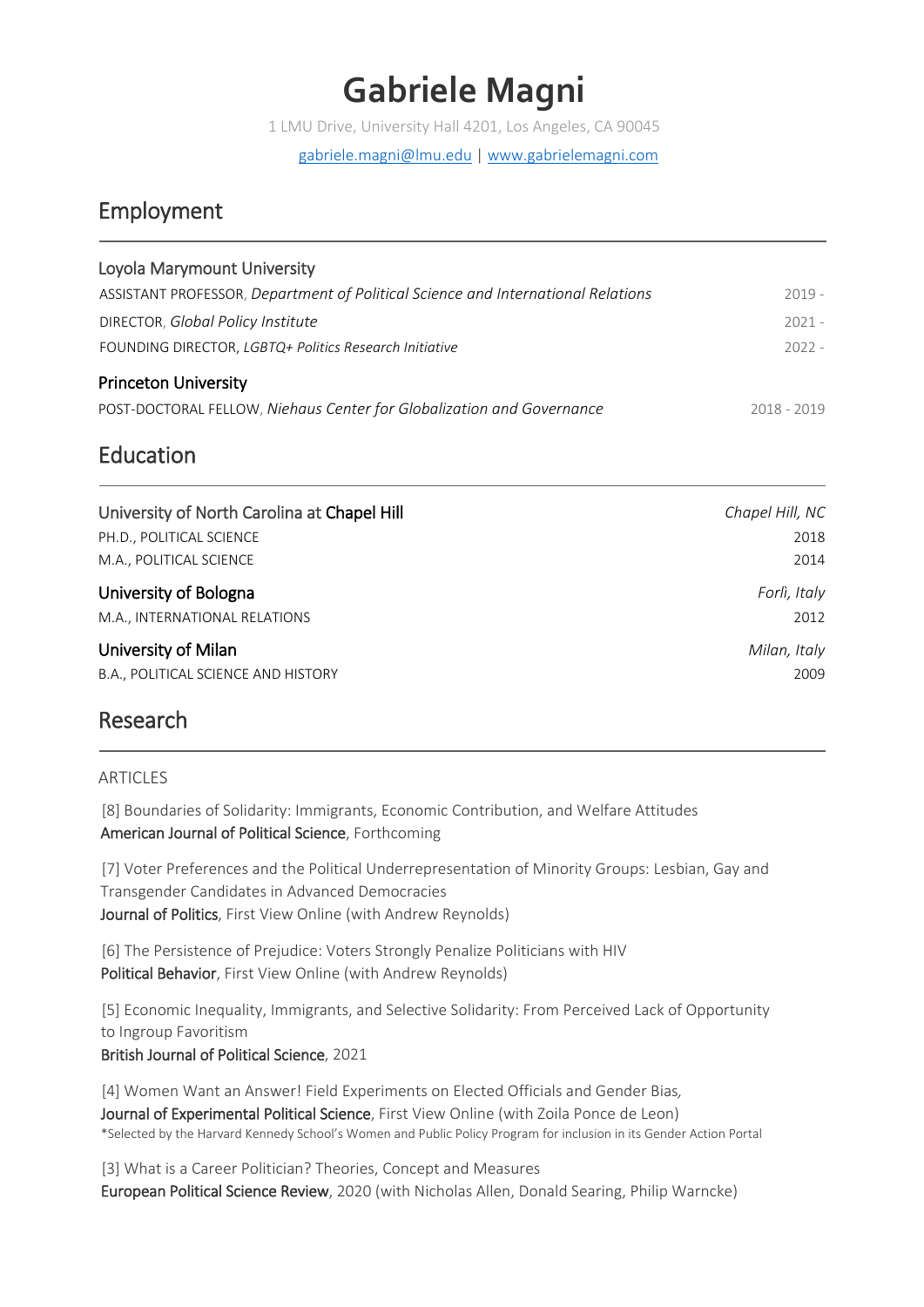[2] Candidate Sexual Orientation did not Matter in the 2015 UK General Election American Political Science Review, 2018 (with Andrew Reynolds)

[1] It's the Emotions, Stupid! Anger about the Economic Crisis, Low Political Efficacy, and Support for Populist Parties Electoral Studies, 2017

### WORK UNDER REVIEW

- Circles of Solidarity under Covid-19 (with Liesbet Hooghe, Gary Marks, Jeremy Ferwerda) (revise and resubmit, *Comparative Political Studies*)
- Was Pete Buttigieg Electable? LGBTQ Candidates and Identity Framing in Election Campaigns (with Andrew Reynolds)
- How Do Voters React to Candidates with Disabilities and Identified Health Conditions? (with Andrew Reynolds)

## PEER-REVIEWED CHAPTERS

• Elections and the Role of LGBT Issues in the United States and Abroad *Oxford Research Encyclopedia of Politics*, 2020

### REPORTS

• LGBTI Issues and Representation in the 2019 European Elections *European Journal of Politics and Gender*, 2019

### WORK IN PROGRESS

- The "Right Gays": Right-Wing Parties and Support for LGBTQ rights (with Andrew Reynolds)
- LGBTQ Candidates and Electoral Success at the State Level (with Andrew Reynolds)
- More than a Vote: How US voters really felt about candidate Buttigieg (with Andrew Reynolds)
- Economic Opportunity, Welfare Chauvinism, and Voting Behavior
- What's in a Word? Minority Candidates and Voters' Perceptions of Electability
- Economic Unfairness, Education, and Political Participation: A Structural Equation Modeling Approach

# Grants and Awards

### FELLOWSHIPS AND AWARDS

- Loyola Marymount University, BCLA College Fellowship, Spring 2021
- Harvard University, Weatherhead Center for International Affairs, Fellow, 2018-2019 (declined)
- European University Institute, Max Weber Fellow, 2018-2019 (declined)
- UNC-Chapel Hill, Royster Society of Fellows, 2017-2018
- UNC-Chapel Hill, The Paul Hardin Dissertation Fellowship, 2017-2018
- Haas Fund Fellowship, European Union Studies Association, 2016
- Bocconi University, Dondena Centre, Visiting Fellow, Fall 2016
- UNC-Chapel Hill, Off-Campus Dissertation Research Fellowship, Fall 2016
- UNC-Chapel Hill, Dept. of Political Science, James W. Prothro Award for Outstanding Research, 2015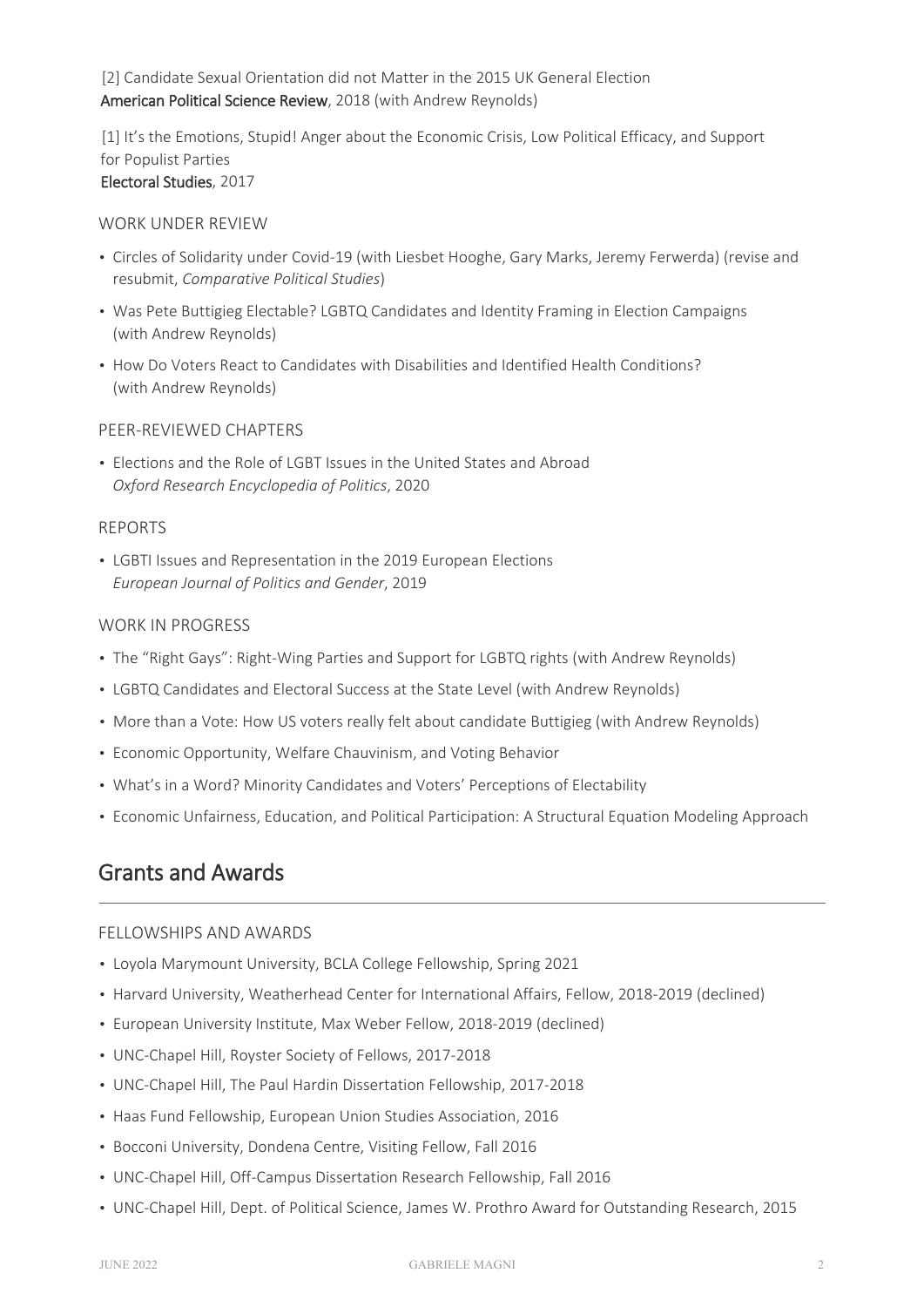• University of California at Davis, Visiting Student, 2010-2011

# GRANTS / RESEARCH FUNDING

- APSA Advancing Research Grant for Early Career Scholars, 2022 (\$2,000)
- Faith and Justice Curriculum Development Grant, Loyola Marymount University, 2021 (\$5,000)
- BCLA Research and Writing Grant, Loyola Marymount University, 2020 (\$7,500)
- The Matthew J. Burbank Summer Research Fellowship, UNC Graduate School, 2017 (\$4,000)
- Uhlman Summer Fellowship Award, UNC Department of Political Science, 2016 (\$3,500)
- European Research Council Research Fellowship, 2015 (€5,000)
- Summer Fellowship, UNC Department of Political Science, 2013-2015 (\$3,000 per summer)
- Summer Research Grant, UNC Center for European Studies, 2013 (\$1,500)

### PROFESSIONAL DEVELOPMENT AND TRAVEL AWARDS

- Graduate Student Transportation Grant, UNC Graduate School, 2018
- Whit Ayres Travel Award, UNC-Chapel Hill, 2015, 2016, 2017
- APSA Travel Grant, 2016
- Graduate Student Travel Grant, UNC Center for European Studies, 2015
- GPSF Travel Award, UNC-Chapel Hill, 2015
- IQMR at Syracuse University Fellowship, UNC Department of Political Science, 2014

# Media and Public Writing

### NEWSPAPER ARTICLES AND OP-EDS

- HBO's new show explores HIV in the 1980s. 40 years later, stigma and prejudice are still going strong. *The Washington Post*. 19 February 2021 (with Andrew Reynolds)
- Had LGBT voters stayed home, Trump might have won the 2020 presidential election. *The Washington Post*. 1 December 2020 (with Andrew Flores and Andrew Reynolds)
- 11 Openly LGBTQ Lawmakers Will Take Their Seats in the Next Congress. That's a Record in Both Numbers and Diversity. *The Washington Post*. 30 November 2020 (with Andrew Flores, Charles Gossett and Andrew Reynolds)
- Openly LGBTQ Candidates Are Running in Record Numbers Again. *The Washington Post*. 28 October 2020 (with Andrew Reynolds)
- The 'Trump Pride' Rally Won't Win Over LGBTQ Voters. So Why Hold It? *The Washington Post,* 27 October 2020 (with Phillip Ayoub, Zein Murib and Stuart Turnbull-Dugarte)
- The Empathy of Black Voters. *The New Republic*, 17 July 2020 (with Andrew Reynolds)
- Pelosi Called Trump 'Morbidly Obese.' Voters Don't Like Overweight Candidates. *The Washington Post*, 5 June 2020 (with Andrew Reynolds)
- Democrats Don't Want to Nominate a Candidate Who Looks Like Bernie or Joe. *Politico*, 24 May 2019 (with Andrew Reynolds)
- The 2018 Blue Wave Included Quite a Few LGBT Wins Even Though Voters Are Still Wary of Gay and Trans Candidates. *The Washington Post*, 25 November 2018 (with Andrew Reynolds) (also published in *The Denver Post*)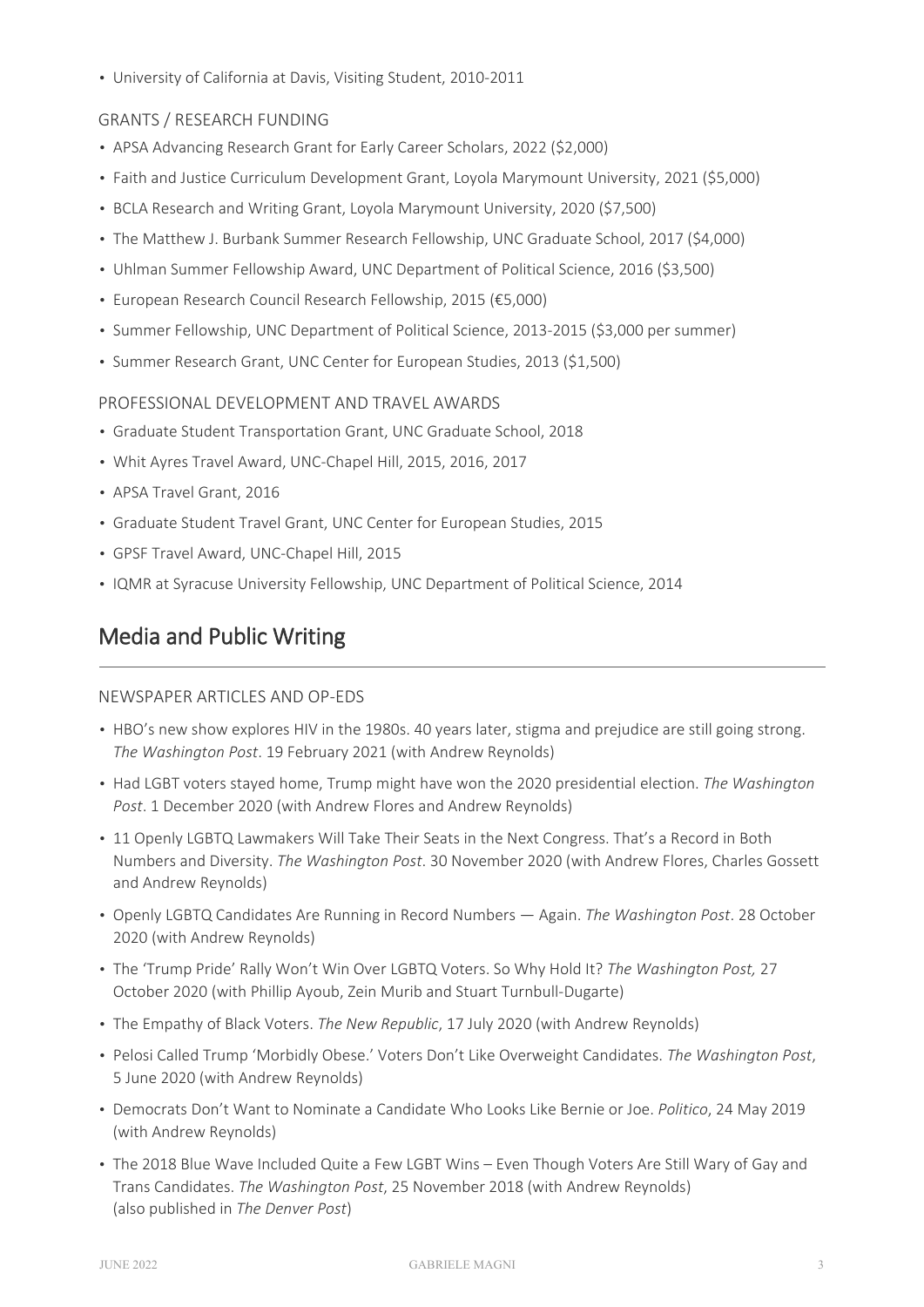• Does Being LGBT Hurt Your Chances of Becoming an MP? *Pink News*, 20 April 2017 (with Andrew Reynolds)

### COVERAGE AND COMMENTARY IN MEDIA OUTLETS

- "Why are LGBTQ youth rights at the center of the political debate?" *Newsy*. 6 May 2022
- Nearly 240 anti-LGBTQ bills filed in 2022 so far, most of them targeting trans people. *NBC News*. 20 March 2022 (also published in *PinkNews, Yahoo News*)
- As states pursue a wave of anti-LGBTQ laws, cities move in the opposite direction. *NBC News*. 18 November 2021
- American voters are more likely to say they won't vote for an LGBTQ+ candidate. *them*. 12 August 2021
- Openness about health struggles is part of 'new normal' for politicians. *National Journal*. 12 August 2021
- Lesbian, gay and trans politicians still face 'electoral discrimination', eye-opening study finds. *PinkNews*. 10 August 2021
- Is the U.S. Supreme Court changing gear on LGBT+ rights? *Reuters*. 2 July 2021
- State of LGBT+ rights after Biden's first 100 days. *Reuters*. 30 April 2021
- Biden scrambles Plan B on LGBT+ rights as Equality Act meets resistance. *Reuters*. 13 April 2021 (also published in *The Japan Times*, *Openly*)
- Taylor Swift, Cher, Tim Cook call on Senate to pass LGBT+ Equality Act. *Reuters*. 26 February 2021 (also published in *Openly*)
- What are U.S. President-Elect Joe Biden's LGBT+ policy plans? *Reuters*. 19 January 2021 (also published in *Openly*)
- U.S. Georgia Run-Off Elections: What's at Stake for LGBT+ Rights?" *Reuters*. 4 January 2021 (also published in *PinkNews*, *Yahoo News*, *The Hindustan Times*)
- Do Homophobic Attack Ads Work? It's Complicated. *NBC News*, 17 November 2020
- Torres and Jones Win, Will Become 1st Gay Black Members of Congress. *The New York Times*, 4 November 2020
- Trump Woos LGBT+ Americans as Polls Hand Gay Vote to Biden. *Reuters*, 29 October 2020
- What Pope Francis's Comments about Gay Families Could Mean for LGBTQ Attitudes Worldwide. *The Washington Post*, 21 October 2020
- Political Candidates Face Uptick in Anti-LGBTQ Attack Ads. *NBC News*, 20 October 2020
- Record Number of LGBT+ Candidates Set to Run in U.S. Election. *Reuters*, 10 October 2020 (also published in *The Huffington Post*, *Haaretz, The Jerusalem Post, The Hindustan Times*)
- Are Some Democratic Voters Reluctant to Support a Gay Candidate? *FiveThirtyEight*, 7 November 2019
- 7 Questions with Gabriele Magni on Candidate Identity. *The Campaign Workshop Blog*, 3 July 2019
- Pete Buttigieg Could Become the First Gay President. Americans Are Ready for One. *The Washington Post*, 26 March 2019
- Will Trump Face a Nomination Fight? *Bloomberg*, 26 November 2018
- Labour's Emily Thornberry Thinks She's A Gay Icon. *Attitude*, 7 June 2017
- Other: *Crusoé* (Brazil, 8 December 2019; 18 January 2020), *The Christian Science Monitor* (24 October 2020)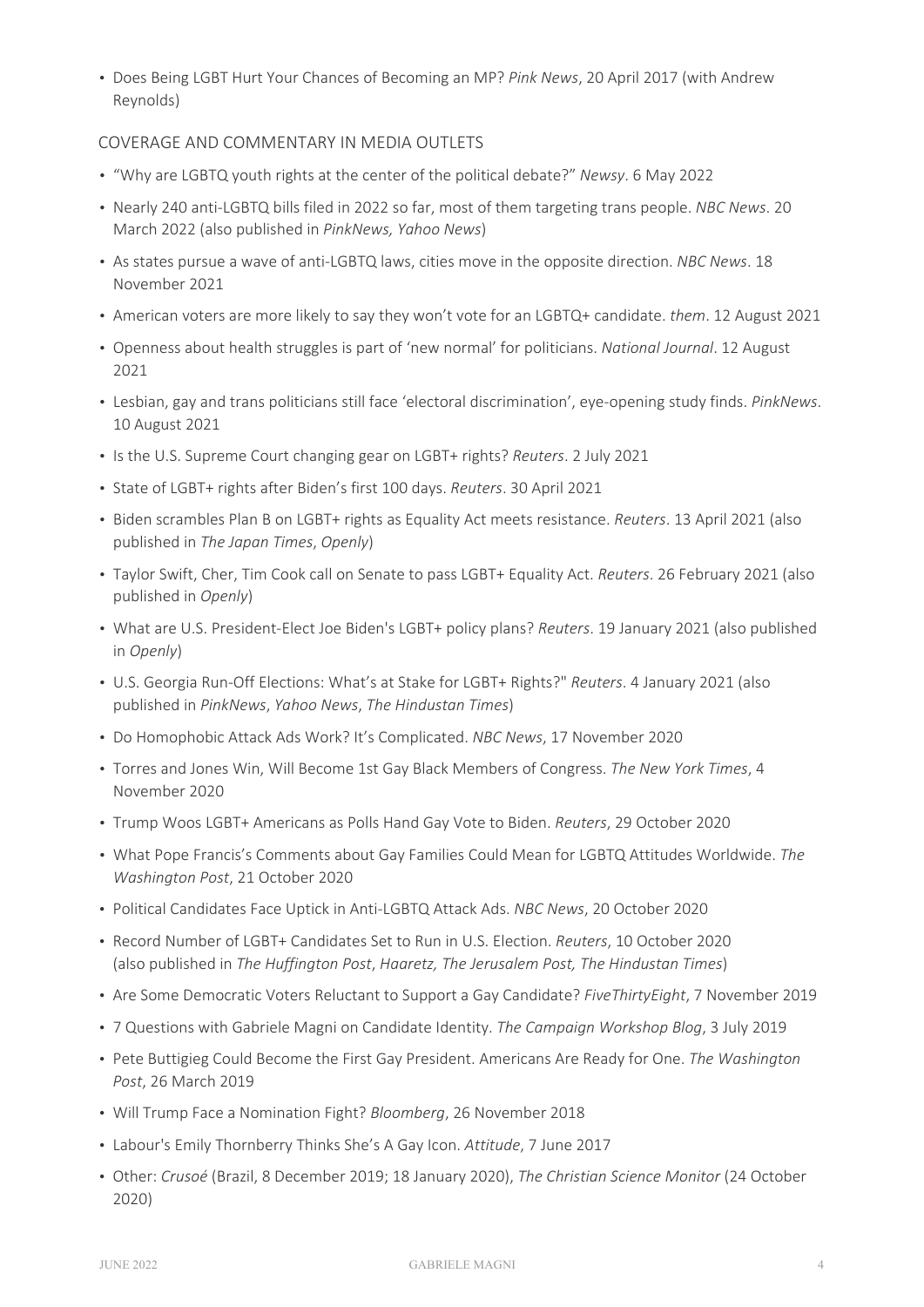# OTHER WRITING

- Lesbian, Gay, and Transgender Candidates Still Face Electoral Discrimination in Advanced Democracies, Including the UK *LSE British Politics and Policy blog*, 10 August 2021 (with Andrew Reynolds) (also covered by *PinkNews*)
- Women Politicians More Likely to Reply to People Who Reach Out in Need, Study Shows *The Conversation*. 19 October 2020 (with Zoila Ponce de Leon) (also published in *Yahoo! News*)
- How Gender Affects the Response Rates of Politicians to Inquiries about Healthcare and Unemployment Support *LSE EUROPP blog*, 21 August 2020 (with Zoila Ponce de Leon)
- Economic Inequality Generates Selective Solidarity that Penalizes Immigrants *LSE EUROPP blog*, 3 August 2020

# Presentations, Conferences and Talks

## *Invited talks*

| 2022 | Stanford University, The Europe Center, Palo Alto, CA, 2/17                                                                                                 |
|------|-------------------------------------------------------------------------------------------------------------------------------------------------------------|
|      | University of Alabama at Birmingham, Department of Political Science (guest lecture), 2/7                                                                   |
| 2021 | University of Toronto, Department of Political Science, 12/2                                                                                                |
|      | Southwestern University, Department of Political Science, 3/25                                                                                              |
|      | University of Toronto, PEARL Lab, Munk School of Global Affairs & Public Policy, 3/3                                                                        |
| 2020 | Claremont Graduate University, Inequality and Policy Research Center, 11/19                                                                                 |
|      | Bocconi University, Department of Political and Social Sciences, 11/12                                                                                      |
|      | American University, Department of Government (guest lecture), 11/9                                                                                         |
|      | Princeton University, Queer Politics Webinar, 6/18                                                                                                          |
|      | Occidental College, Los Angeles, CA, 2/12                                                                                                                   |
| 2019 | Princeton University, International Relations Faculty Colloquium, Princeton, NJ 2/18                                                                        |
| 2018 | Queens College, CUNY, New York, NY, 10/30                                                                                                                   |
|      | Loyola Marymount University, Los Angeles, CA, 10/25                                                                                                         |
|      | Workshops and invited symposia                                                                                                                              |
| 2022 | European University Institute, Workshop: The Lessons of Post-Functionalism, Fiesole, Italy, 6/9-10                                                          |
|      | Occidental College, Workshop: Global Resistances to SOGI Rights, Los Angeles, 2/25                                                                          |
| 2020 | Loyola Marymount University, BCLA Faculty Research Symposium, 11/6                                                                                          |
|      | Freie Universität Berlin and University of Wyoming, SCRIPTS Cluster of Excellence, 9/14-16                                                                  |
|      | European Political Science Association, Breaking News Panel on "Discrimination in the Democratic<br>Process", 6/18                                          |
| 2019 | UNC Chapel Hill, Conference on Partisan Divides in Western Societies, 5/3-4                                                                                 |
| 2018 | University of Cologne, Cologne Center for Comparative Politics, Workshop on Theoretical and<br>Methodological Innovations in Comparative Politics, 11/22-23 |
|      | Princeton University, Department of Politics, PhD/Postdoc Colloquium, 10/10                                                                                 |

- UNC-Chapel Hill, Department of Political Science, Methods and Design Workshop, 4/13
- UNC-Chapel Hill, Department of Political Science, Recruitment Visit, 3/23
- 2017 UNC-Chapel Hill, Department of Political Science, Comparative Working Group, 4/25 UNC-Chapel Hill, Department of Political Science, Uhlman Seminar, 2/17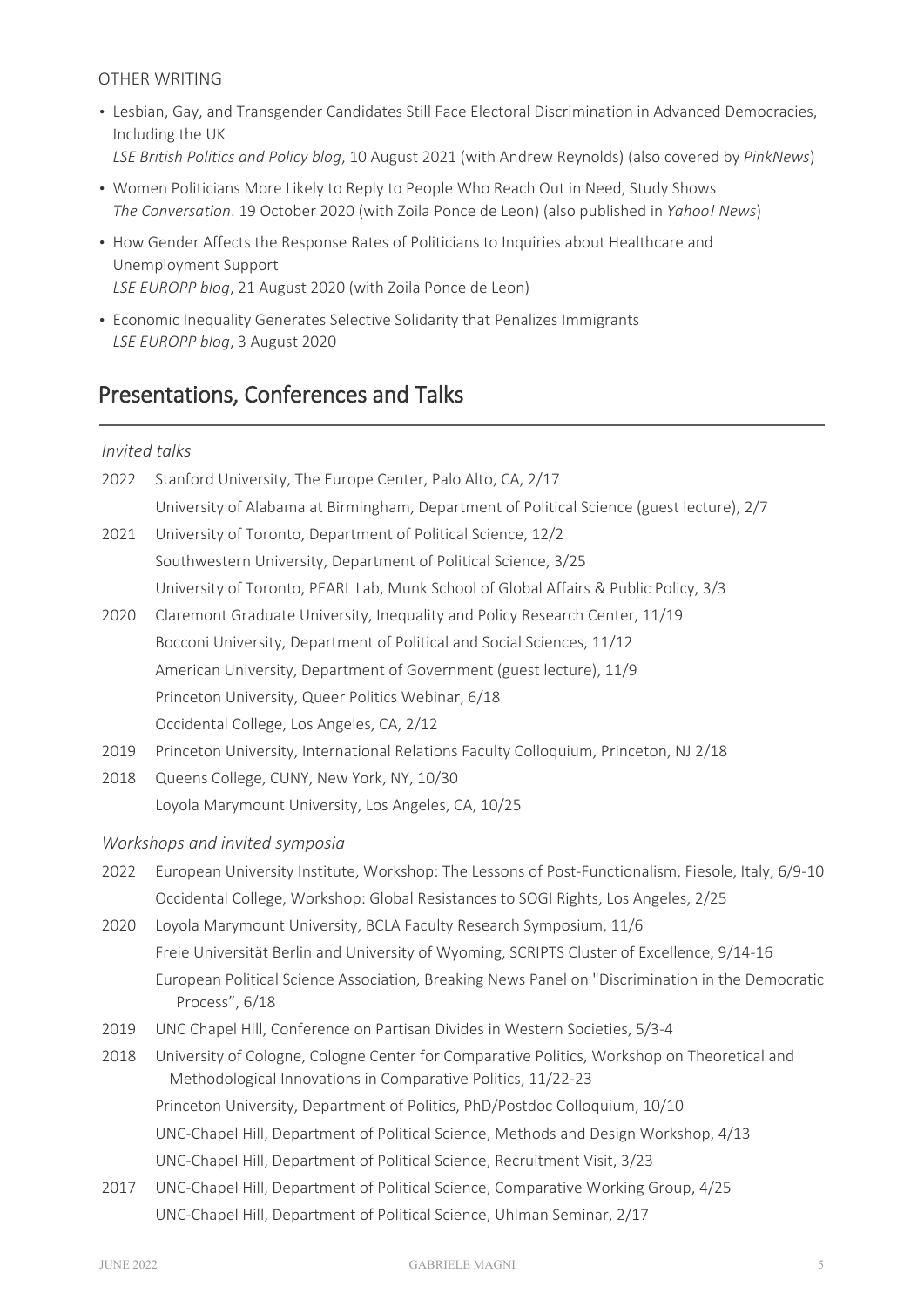- 2016 VU University Amsterdam, Workshop on Multilevel Governance, Decentralization, Regionalism, Amsterdam, Netherlands, 6/8-9
- 2015 UNC-Chapel Hill, Department of Political Science, Comparative Working Group, 4/15

### *Professional conferences*

- 2022 WPSA Western Political Science Association, Portland, OR, 3/10-3/12
- 2021 APSA American Political Science Association, 9/30 10/3 CES - Council for European Studies, 6/21-25 MPSA - Midwest Political Science Association, 4/14-18
- 2020 APSA American Political Science Association, 9/10-13
- 2019 MPSA Midwest Political Science Association, Chicago, IL, 4/4-7 SPSA - Southern Political Science Association, Austin, TX, 2/17-19
- 2018 APSA American Political Science Association, Boston, MA, 8/30 9/2 MPSA - Midwest Political Science Association, Chicago, IL, 4/5-8
- 2017 APSA American Political Science Association, San Francisco, CA, 8/31 9/3 EPSA - European Political Science Association, Milan, Italy, 6/22-24 EUSA - European Union Studies Association, Miami, FL, 5/4-6 MPSA - Midwest Political Science Association, Chicago, IL, 4/6-9
- 2016 APSA American Political Science Association, Philadelphia, PA, 9/1-4 MPSA - Midwest Political Science Association, Chicago, IL, 4/7-10
- 2015 NPSA Northeastern Political Science Association, Philadelphia, PA, 11/12-14 APSA - American Political Science Association, San Francisco, CA, 9/3-6 EPSA - European Political Science Association, Vienna, Austria, 6/25-27 EUSA - European Union Studies Association, Boston, MA, 3/5-7

# **Teaching**

## LOYOLA MARYMOUNT UNIVERSITY

- Comparative Politics: F 2019, S 2020, F 2020, F 2021
- European Politics: F 2019
- Politics of the Global Economy: S 2020, F 2020, S 2021, SSI 2021, F 2021, SSII 2022
- Global LGBTQ Rights and Representation, S 2022

### UNIVERSITY OF NORTH CAROLINA AT CHAPEL HILL

- *Instructor*: Introduction to European Government: F 2015, S 2016, S 2017
- *Teaching assistant*
	- o International Relations and World Politics: F 2014, S 2015
	- o Introduction to Comparative Politics: S 2014
	- o Introduction to European Government: F 2013
- *Graduate research consultant*: Sexuality, Race and Gender: Identity and Political Representation: S 2016
- *Guest lecturer*: Economic Context and Immigration Attitudes (Andrew Reynolds, 2018); The Italian Political System and the 2018 Election (Katherine Aha, 2018); Immigration Attitudes in Times of Crises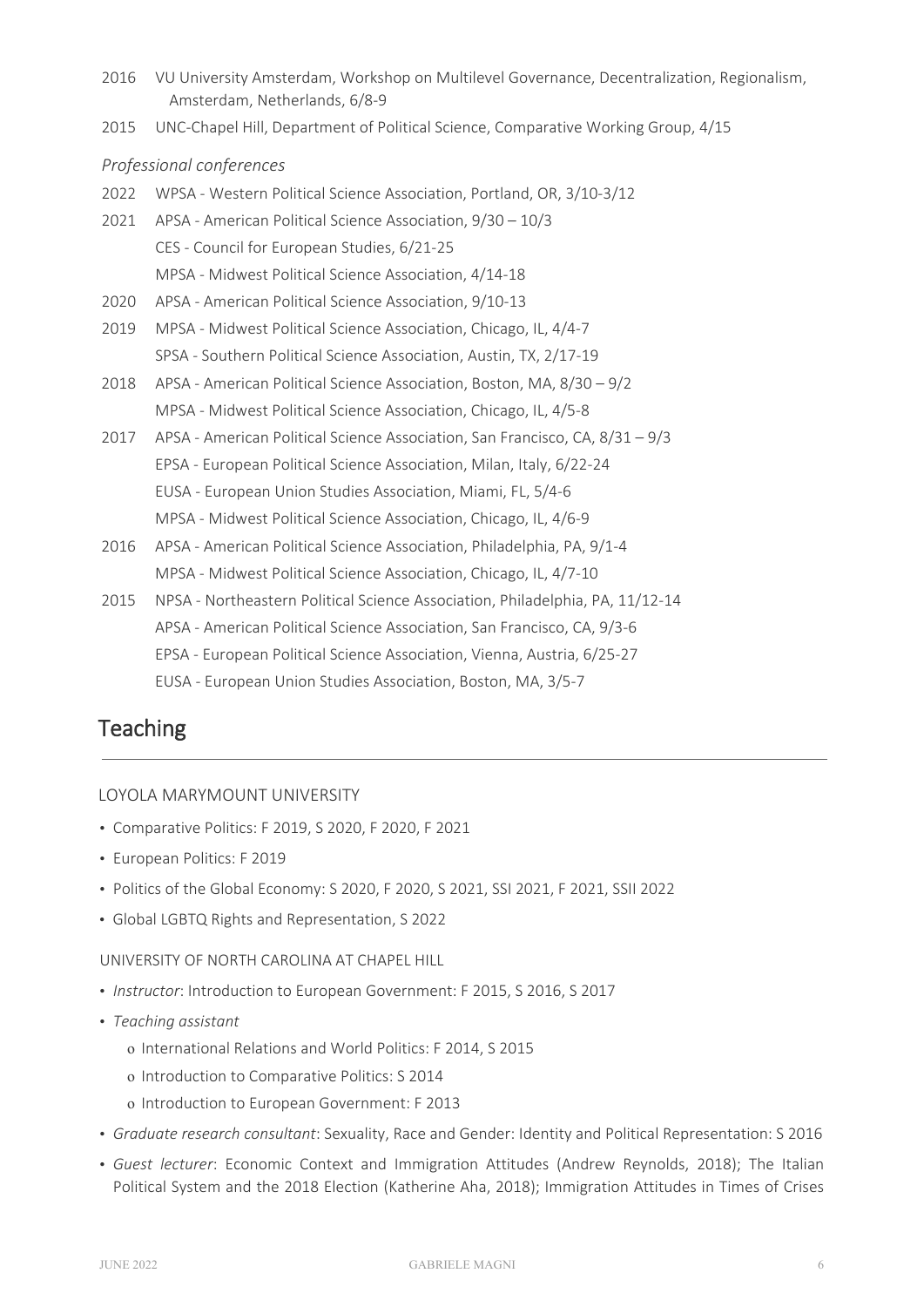(Liesbet Hooghe, 2017); EU Institutions and Multilevel Governance (EU in NC Study Tours for K-12 Educators, Center for European Studies, 2017

• *Academic tutor for student-athletes* (political science, sociology, research methods, and Italian)

# Professional Activities

### PROFESSION

- Section Chair, Politics and Sexuality, Western Political Science Association Conference, 2023
- Committee Member, Cynthia Weber Award for Best Conference Paper presented at APSA (for APSA Sexuality and Politics Section), 2022
- At-Large Member, Executive Committee, APSA Sexuality and Politics Section, 2021-22

### *Referee*

*Electoral Studies; American Journal of Political Science; The Journal of Politics; European Journal of International Relations; American Political Science Review; American Sociological Review; Journal of European Public Policy; British Journal of Political Science; Nature Human Behavior; Political Behavior; International Journal of Public Opinion Research; Sexuality Research and Social Policy; Politics, Groups, and Identities; Political Research Quarterly; Journal of Homosexuality; European Journal of Politics and Gender; Journal of Experimental Political Science; Canadian Journal of Political Science; European Politics and Society; Oxford University Press*.

### *Conferences*

- Discussant
	- o American Political Science Association (APSA): 2020
	- o Midwestern Political Science Association (MPSA): 2018, 2019, 2021
	- o Western Political Science Association (WPSA): 2022
	- o Southern Political Science Association (SPSA): 2019
	- o Workshops: Occidental College, Global Resistances to SOGI Rights: 2022; Junior Americanist Workshop Series (JAWS): 2022
- Chair
	- o American Political Science Association (APSA): 2020
	- o Midwestern Political Science Association (MPSA): 2019, 2021
	- o Southern Political Science Association (SPSA): 2019

### LOYOLA MARYMOUNT UNIVERSITY

#### *Department*

- Member, International Relations Standing Committee, 2020-2021; Spring 2022
- Member, Search Committee, Visiting Assistant Professor in CP/IR, Spring 2022
- Member, Search Committee, Assistant Professor in Research Methods, 2021-2022
- Advisor, Honors Thesis (Declan Tomlinson, Tessa Muller), 2021-2022
- Member, Curriculum and Assessment Committee, Fall 2021